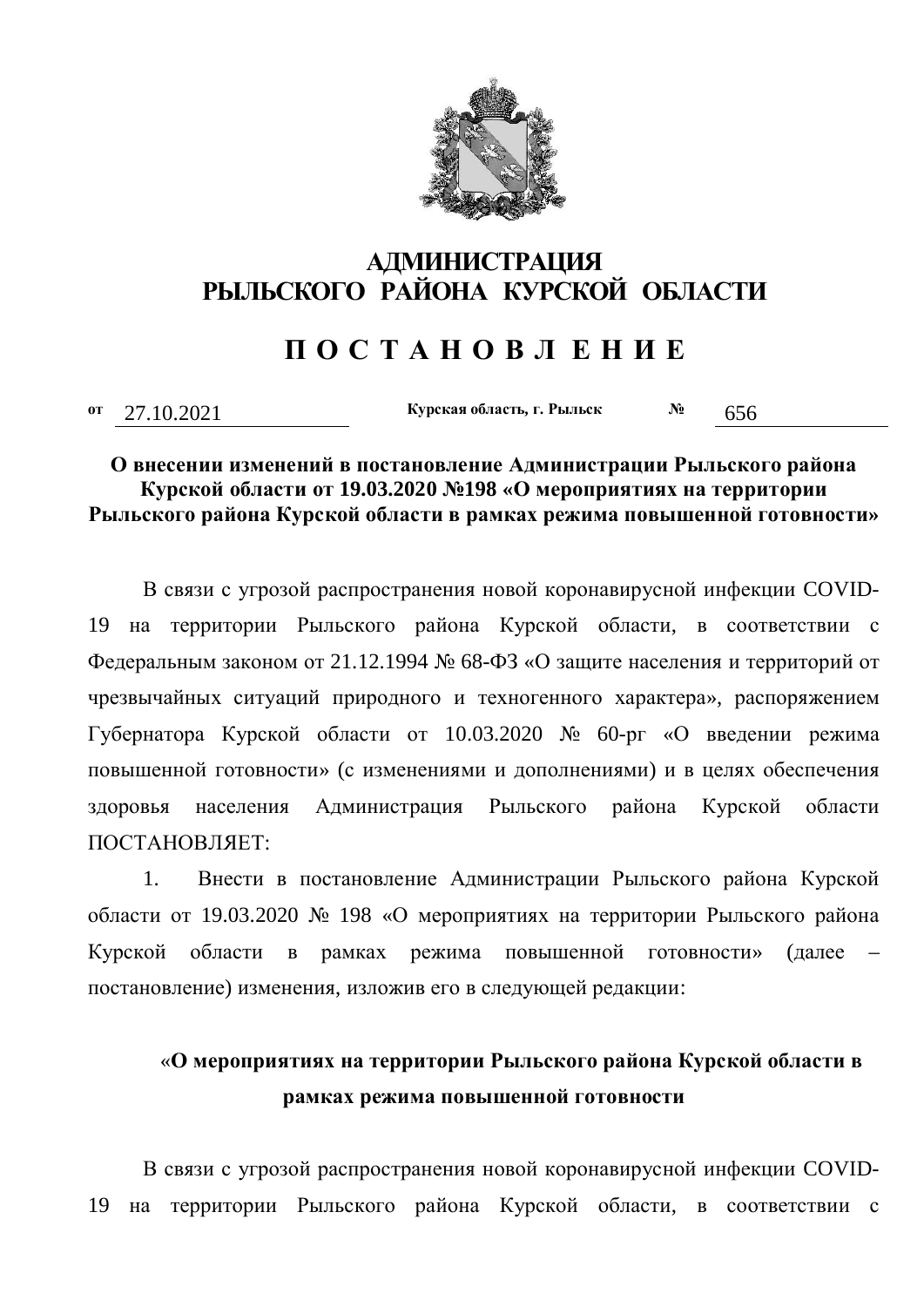Федеральным законом от 21.12.1994 № 68-ФЗ «О защите населения и территорий от чрезвычайных ситуаций природного и техногенного характера», распоряжением Губернатора Курской области от 10.03.2020 № 60-рг «О введении режима повышенной готовности» (с изменениями и дополнениями) и в целях обеспечения здоровья населения Администрация Рыльского района Курской области ɉɈɋɌȺɇɈȼɅəȿɌ:

1. Создать оперативный штаб по предупреждению завоза и распространения на территории Рыльского района Курской области нового типа коронавируса и утвердить его прилагаемый состав.

2. Временно приостановить на территории Рыльского района Курской  $6\pi$ асти:

2.1. Деятельность ночных клубов (дискотек) и иных аналогичных объектов, детских игровых комнатах и детских развлекательных центров, аттракционов в закрытых помещениях, спорт – баров, иных развлекательных и досуговых заведений (за исключением боулинга).

2.2. Функционирование танцевальных площадок (танцевальных зон), дискотек, караоке, проведение тематических вечеринок, концертов, конкурсов, викторин и иных подобных мероприятий на предприятиях общественного питания.

2.3. Функционирование зон питания в торговых центрах (фуд-кортов), за исключением обслуживания на вынос без посещения зала обслуживания посетителей, лоставки заказов.

3. Ввести запрет на курение кальянов в общественных местах.

3.1. Запретить посещение торгово-развлекательных комплексов (центров), предприятий общественного питания детьми в возрасте до 14 лет без сопровождения взрослых.

3.2. Функционирование предприятий общественного питания возможно при соблюдении следующих условий:

заполняемости зала обслуживания для посетителей не более чем на 50% от общего числа посадочных мест;

размещения столов с соблюдением дистанцирования на расстоянии 1,5 м; применения в помещениях устройств для обеззараживания воздуха.

 $\overline{2}$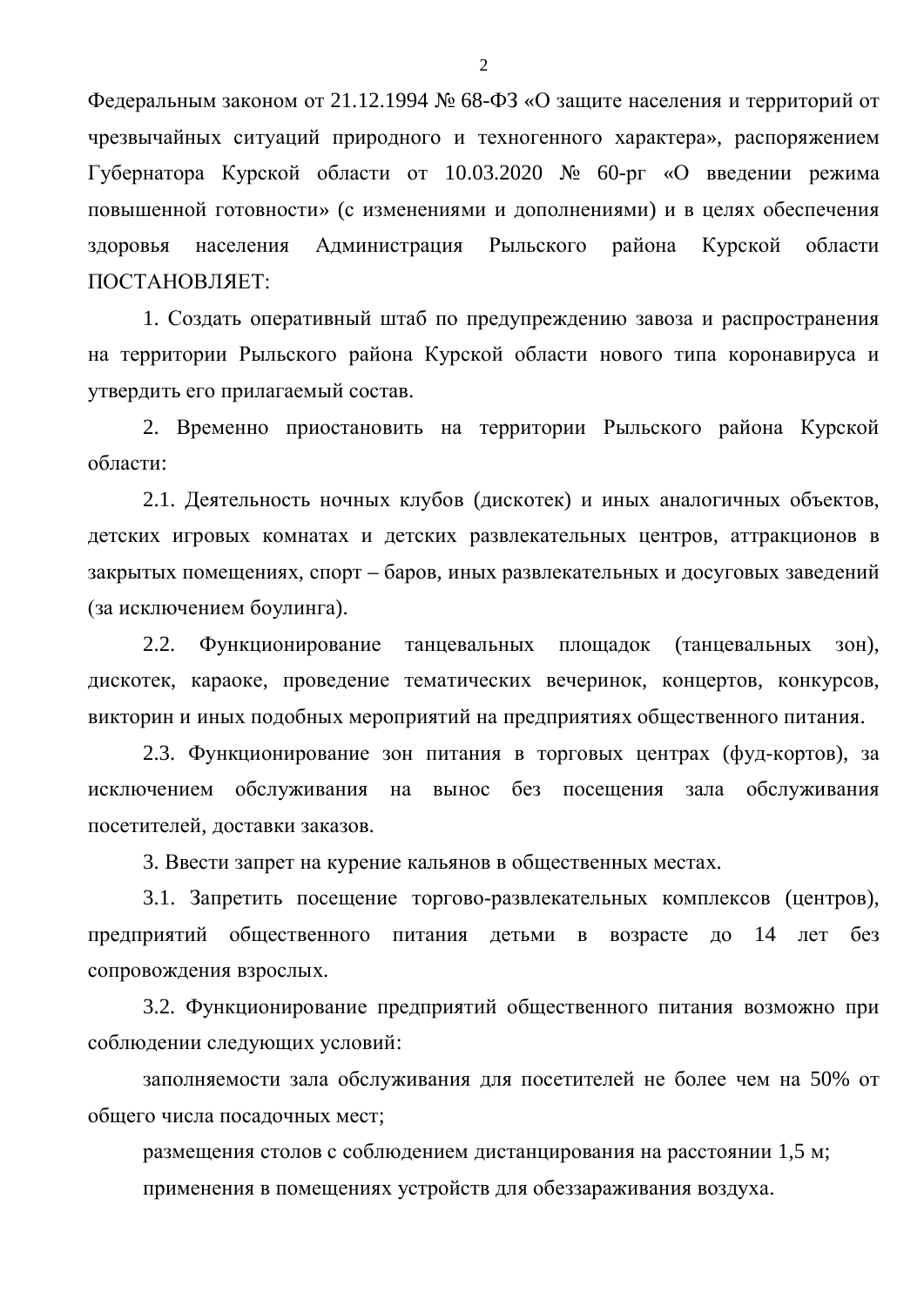4. Запретить хозяйствующим субъектам (организациям и индивидуальным предпринимателям), осуществляющим деятельность в сфере предоставления населению услуг общественного питания:

осуществлять работу в период с 00.00 до 6.00 часов, за исключением обслуживания на вынос без посещения зала обслуживания посетителей, доставки заказов:

проводить массовые мероприятия, при организации которых невозможно обеспечить выполнение соблюдения рекомендаций Федеральной службы по надзору в сфере защиты прав потребителей и благополучия человека.

4.1. Допускается деятельность:

торговых комплексов (центров) и торгово-развлекательных комплексов (центров), предприятий и организаций, расположенных в них, за исключением объектов розничной торговли, реализующих продовольственные товары, зоотовары, аптек и аптечных пунктов, почтовых отделений, пунктов вакцинации, предприятий розничной торговли, реализующих детские товары, имеющие отделы по продаже продуктов детского питания;

предприятий розничной торговли непродовольственными товарами, расположенных в закрытых помещениях на территории рынков Рыльского района Курской области;

организаций общественного питания, за исключением организаций, осуществляющих питание в трудовых и других, в том числе детских, коллективах (при отсутствии доступа иных посетителей);

культурно-досуговых учреждений (за исключением допуска в такие учреждения во время проведения Всероссийской переписи населения 2021 контролеров полевого уровня и переписчиков Всероссийской переписи населения 2020);

фитнес-центров, бассейнов, бань, саун, при условии допуска посетителей при предъявлении ими документа, удостоверяющего личность, и соответствующих одному или нескольким из следующих условий:

1) предъявившие действующий QR-код, полученный с использованием Единого портала государственных и муниципальных услуг или с использованием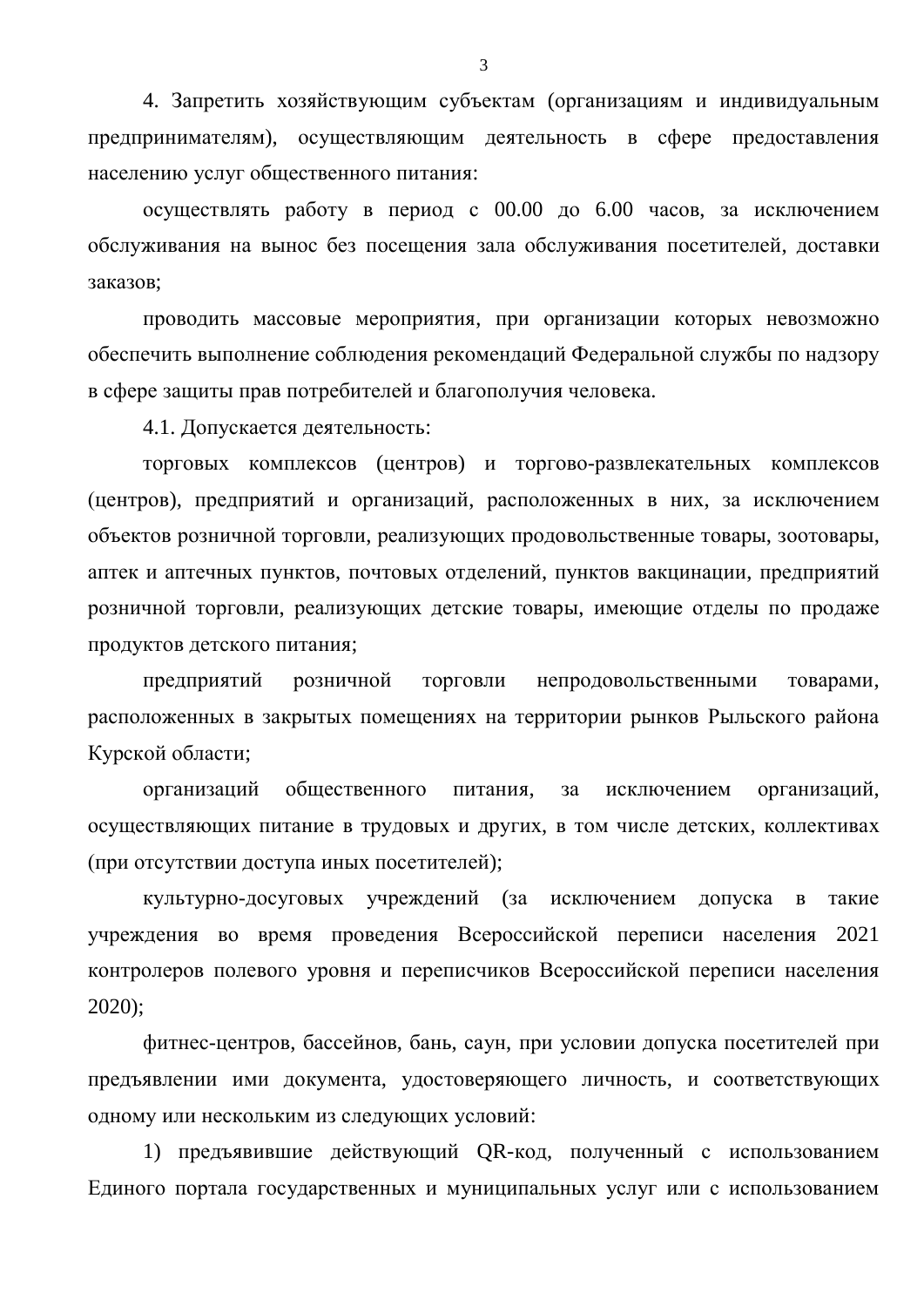специализированного приложения Единого портала государственных и муниципальных услуг «Госуслуги. Стопкоронавирус», которым подтверждается получение второго компонента вакцины или однокомпонентной вакцины, прошедшей государственную регистрацию в Российской Федерации, либо факт перенесения ими новой коронавирусной инфекции (COVID-19) и истечение с даты их выздоровления не более шести календарных месяцев:

2) предъявившие сертификат профилактической прививки от новой коронавирусной инфекции (COVID-19) (справку медицинской организации) на бумажном носителе, подтверждающий получение второго компонента вакцины или однокомпонентной вакцины, прошедшей государственную регистрацию в Российской Федерации;

3) предъявившие справку медицинской организации, подтверждающую, что гражданин перенес новую коронавирусную инфекцию (COVID-19) и с даты его выздоровления прошло не более шести календарных месяцев.

5. Гражданам, имеющим хронические заболевания (перечень хронических заболеваний согласно приложению №1 к распоряжению Губернатора Курской области от 10.03.2020 №60-рг "О введении режима повышенной готовности" (с изменениями и дополнениями)), с 02 ноября 2020 года до особого распоряжения обеспечить соблюдение режима самоизоляции по месту жительства либо по месту пребывания, фактического нахождения, за исключением случаев:

обращения за экстренной (неотложной) медицинской помощью и случаев иной прямой угрозы жизни и здоровью;

следования к месту (от места) осуществления трудовой деятельности (работы), за исключением работников, переведенных на дистанционный режим работы, находящихся в отпуске или в отношении которых оформлен листок нетрудоспособности;

следования к ближайшему месту приобретения товаров, работ, услуг, в целях выгула домашних животных, выноса отходов до ближайшего места накопления отходов.

Режим самоизоляции может не применяться к руководителям и работникам (сотрудникам) органов местного самоуправления Рыльского района Курской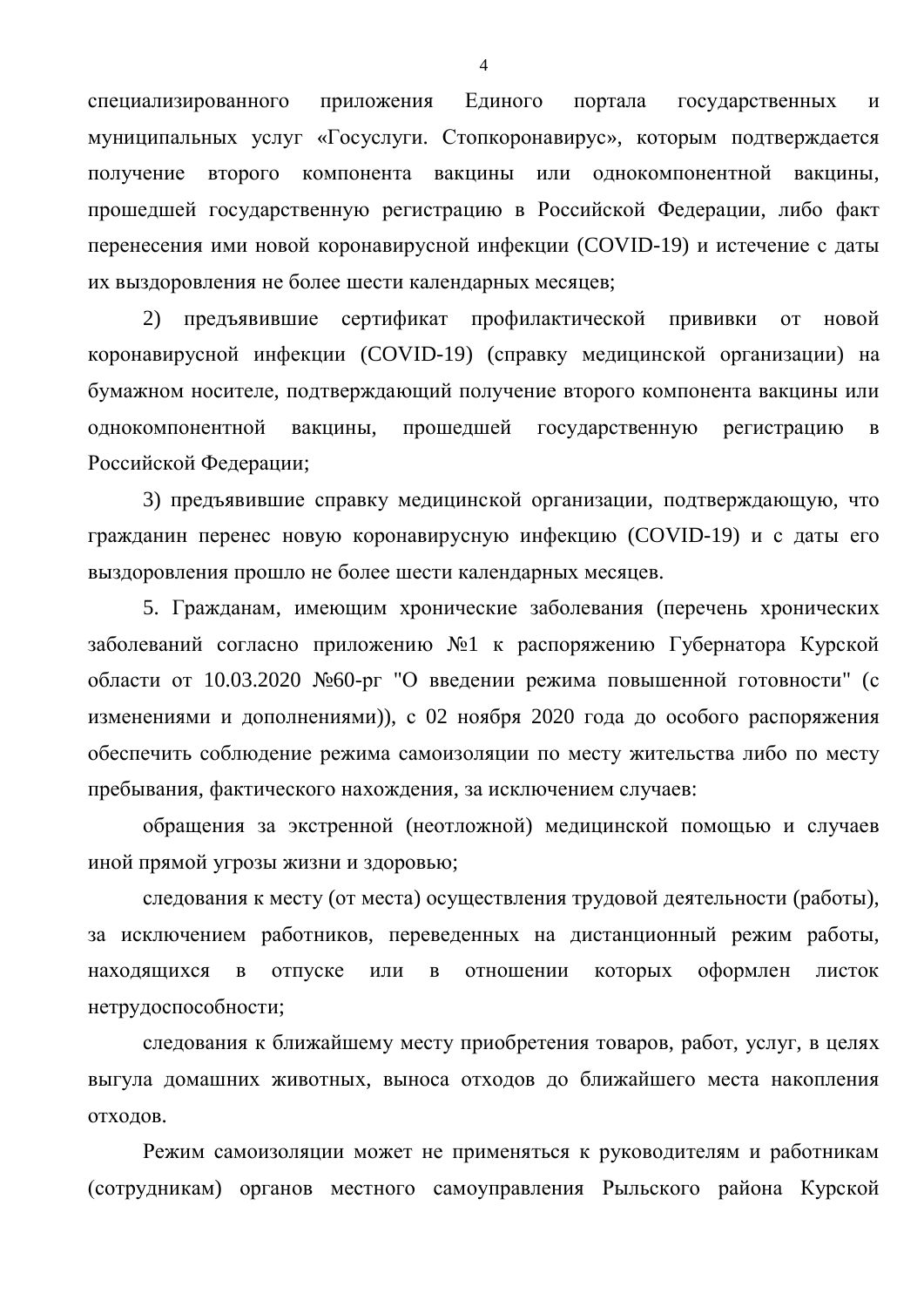области, организаций и индивидуальных предпринимателей, чье нахождение на рабочем месте является критически важным для обеспечения их функционирования.

Рекомендовать гражданам в возрасте 60 лет и старше соблюдать режим самоизоляции по месту жительства либор по месту пребывания, фактического нахождения.

6. Работодателям, осуществляющим деятельность на территории Рыльского района Курской области, обеспечить перевод с 02 ноября 2020 года до особого распоряжения не менее 30 процентов работников из числа руководителей, специалистов и других служащих на дистанционный режим работы, отдав предпочтение гражданам, имеющим хронические заболевания (перечень хронических заболеваний согласно приложению № 1 к распоряжению Губернатора Курской области от 10.03.2020 № 60-рг "О введении режима повышенной готовности" (с изменениями и дополнениями)).

Действие настоящего пункта не распространяется на:

организации, имеющие оборудование, предназначенное для непрерывного технологического процесса, непрерывно действующие организации;

медицинские или аптечные организации;

организации, обеспечивающие население продуктами питания и товарами первой необходимости;

организации оборонно-промышленного комплекса, а также организации, обеспечивающие их деятельность:

организации, выполняющие неотложные работы в условиях чрезвычайной ситуации и (или) при возникновении угрозы распространения заболевания, представляющего опасность для окружающих, в иных случаях, ставящих под угрозу жизнь, здоровье или нормальные жизненные условия населения;

организации, осуществляющие неотложные ремонтные и погрузочноразгрузочные работы;

организации, предоставляющие финансовые услуги в части неотложных функций (в первую очередь услуги по расчетам и платежам);

организации, функционирование которых невозможно при отсутствии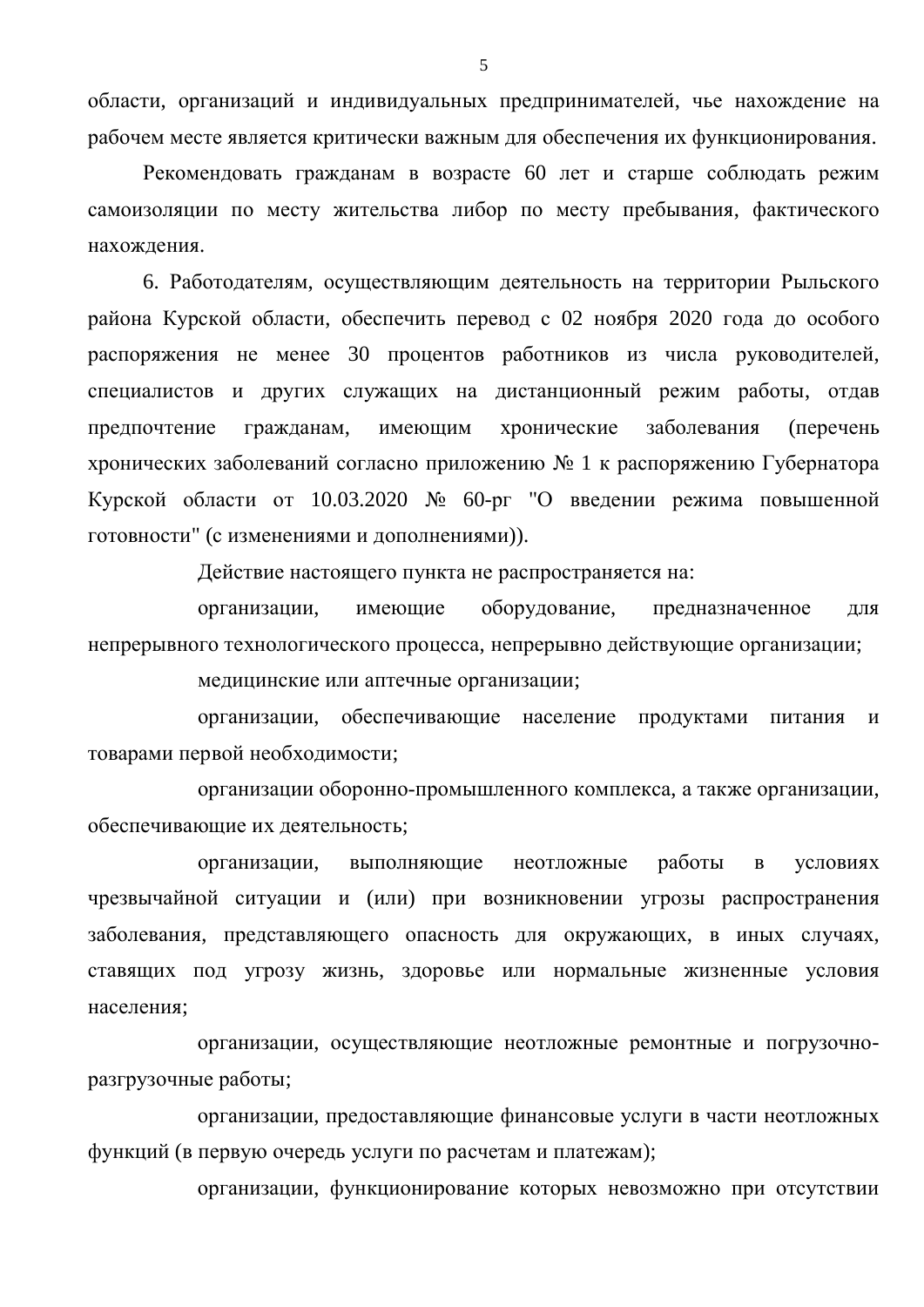необходимого количества работников.

7. Рекомендовать юридическим лицам, индивидуальным предпринимателям:

предоставить отпуска работникам 65 лет и старше с 21 октября по 3 ноября 2021 года;

перевести на дистанционный режим работы работников в возрасте 60 лет и старше, и беременных женщин, не вакцинированных против новой коронавирусной инфекции (COVID-19) и не переболевших новой коронавирусной инфекцией (COVID-19) в течение последних 6 месяцев;

применить режим гибкого рабочего времени для работников.

7.1. Рекомендовать юридическим лицам и индивидуальным предпринимателям, оказывающим гостиничные услуги, услуги в учреждениях санаторного типа, производить заселение в гостиницы, хостелы, учреждения санаторного типа лиц 18 лет и старше при предъявлении ими QR-кода или действующего сертификата о вакцинации против новой коронавирусной инфекции (COVID-19), а для лиц, имеющих медицинский отвод от вакцинации против новой коронавирусной инфекции (COVID-19), при предъявлении документа о медицинском отводе и отрицательного результата ПЦР-теста на новую коронавирусную инфекцию (COVID-19), сделанного не ранее чем за 72 часа до заселения.

8. Рекомендовать гражданам ограничить посещение общественных мест с большим скоплением людей, если это не связано с их профессиональной деятельностью.

9. Организациям и индивидуальным предпринимателям, осуществляющим перевозки общественным транспортом по муниципальным маршрутам регулярного сообщения, оперативно предоставлять на утверждение в управление по имуществу, земельным правоотношениям, строительству, ЖКХ, промышленности и архитектуре Администрации Рыльского района Курской области проекты расписаний движения общественного транспорта с учетом сложившегося пассажиропотока.

Управлению по имуществу, земельным правоотношениям, строительству, ЖКХ, промышленности и архитектуре Администрации Рыльского района Курской области (Е.М.Боромыкова) осуществлять рассмотрение проектов расписаний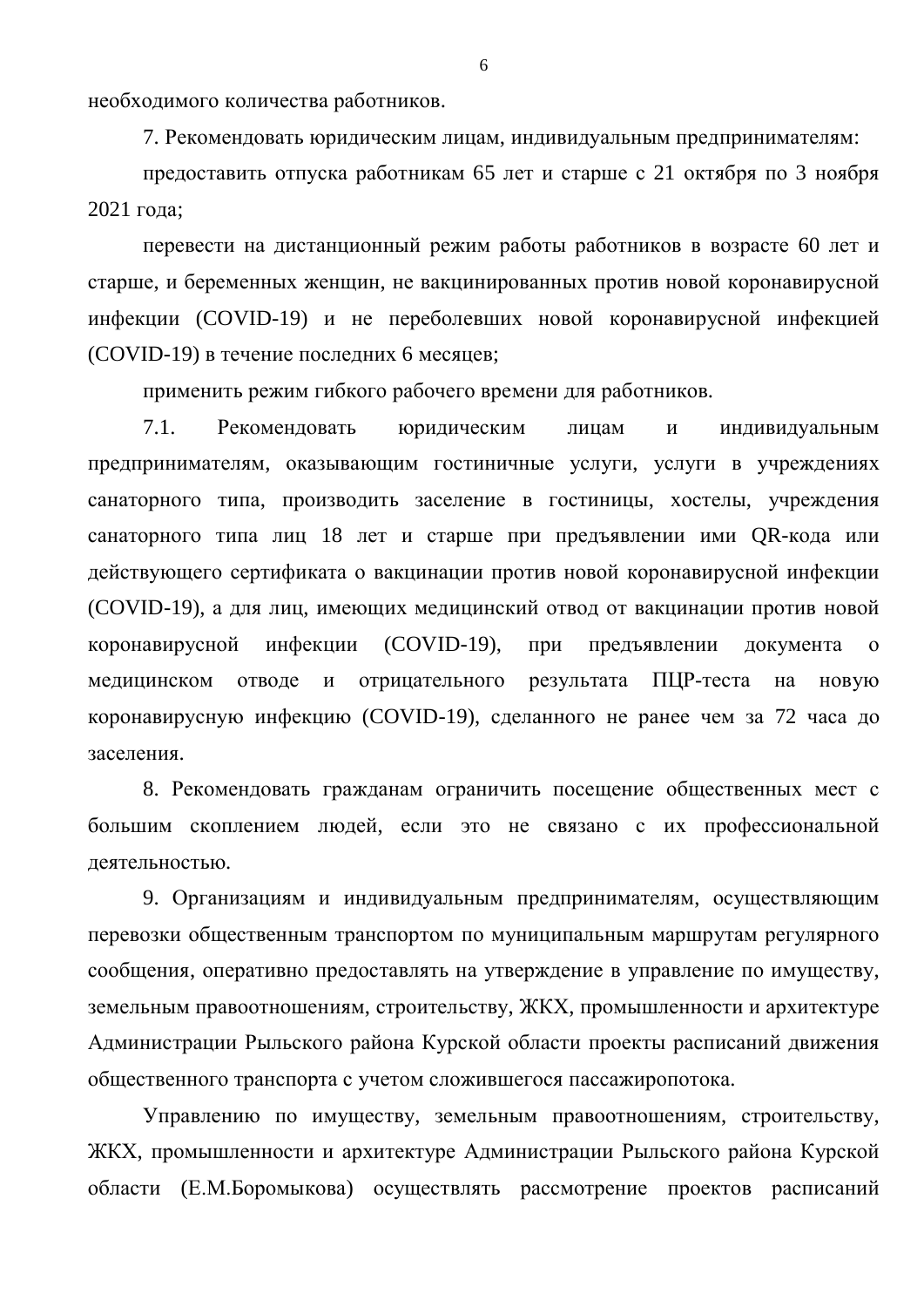движения общественного транспорта не позднее двух рабочих дней с даты их поступления от организаций и индивидуальных предпринимателей, осуществляющих перевозки общественным транспортом по муниципальным маршрутам регулярного сообщения.

Установить особый порядок передвижения на территории Рыльского района Курской области транспортных средств по муниципальным маршрутам регулярного сообщения, предусматривающий обязательное использование во время перевозки пассажирами и водителями транспортных средств, осуществляющими перевозку пассажиров общественным автомобильным транспортом по муниципальным маршрутам регулярного сообщения, индивидуальных средств защиты органов дыхания (масок, респираторов, повязок).

10. Лицам, прибывшим на территорию Рыльского района Курской области:

10.1. Сообщать о своем возвращении в Российскую Федерацию, месте, датах пребывания за рубежом, контактную информацию по телефонам горячей линии: +79207270689, +7(4712)324319.

10.2. При появлении первых респираторных симптомов незамедлительно обратиться за медицинской помощью на дому без посещения медицинских организаций.

10.3. Соблюдать постановления санитарных врачей о нахождении в режиме изоляции на дому, по месту пребывания, фактического нахождения.

10.4. Обеспечить самоизоляцию на дому на срок 14 дней со дня возвращения в Российскую Федерацию, кроме случаев, установленных постановлениями Главного государственного санитарного врача Российской Федерации.

11. Гражданам, совместно проживающим в период обеспечения изоляции с лицами, указанными в пункте 10 настоящего постановления, а также с лицами, в отношении которых приняты постановления санитарных врачей об изоляции, обеспечить самоизоляцию на дому на срок, указанный в подпункте 10.4 пункта 10 настоящего постановления, либо на срок, указанный в постановлениях санитарных врачей.

12. Рекомендовать главам поселений Рыльского района Курской области, руководителям образовательных организаций Рыльского района Курской области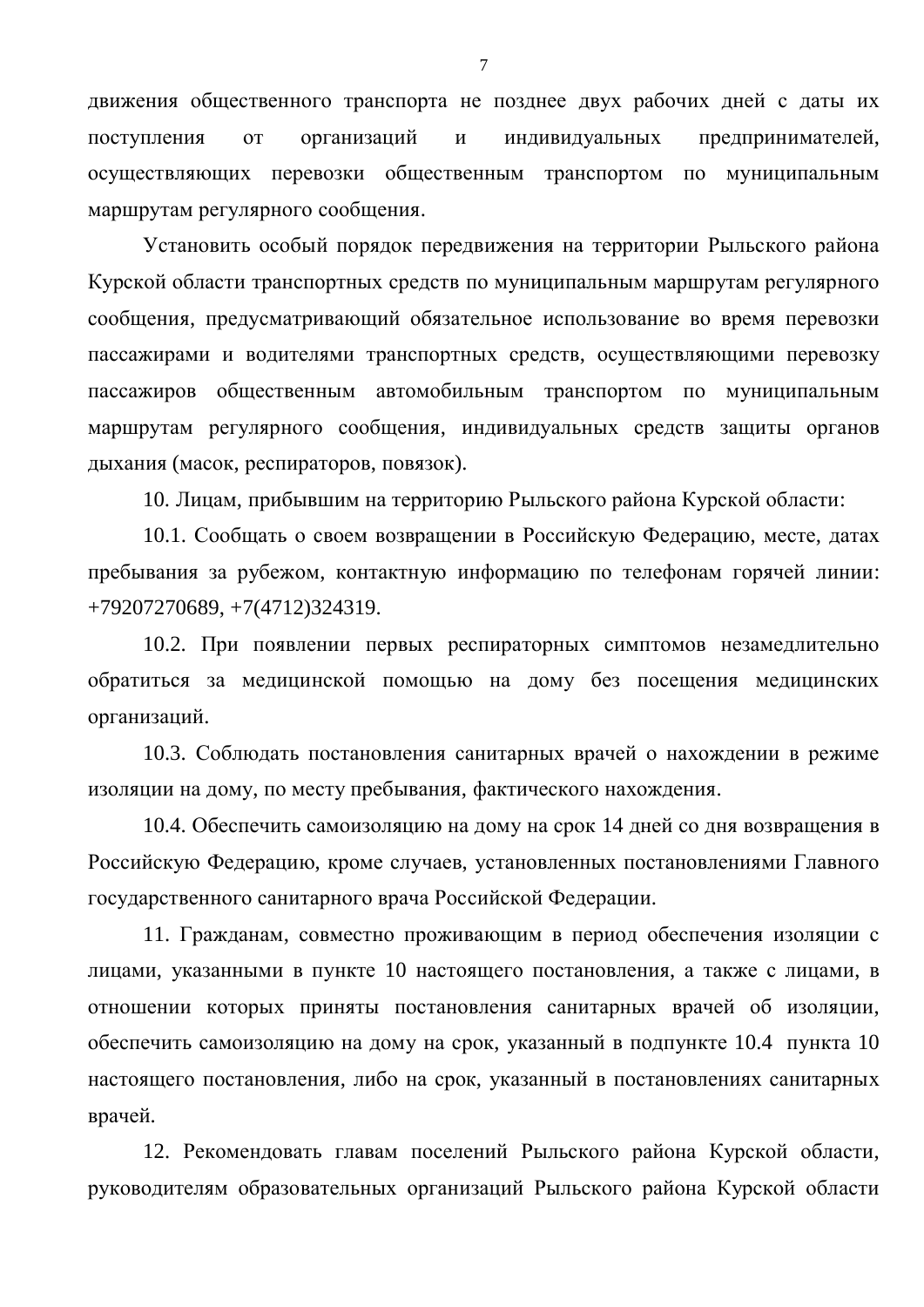независимо от их организационно – правовой формы:

12.1 Запретить проведение массовых культурных, спортивных и других мероприятий в образовательных организациях.

12.2. Реализацию дополнительных общеобразовательных программ в образовательных организациях осуществлять с использованием дистанционных образовательных технологий.

12.3. Обеспечить реализацию образовательных программ в образовательных организациях дополнительного образования (детские школы искусств, художественные школы, школы народных промыслов, музыкально – хоровые школы) следующим образом:

по учебным предметам, предусматривающим индивидуальные занятия, - в форме очного обучения;

по учебным предметам, предусматривающим групповые занятия, - с применением электронного обучения и дистанционных технологий.

13. Управлению по образованию Администрации Рыльского района курской области (Н.Н. Сучкина), руководителям образовательных организаций, реализующих образовательные программы начального общего, основного общего и среднего общего образования, руководителям образовательных организаций дополнительного образования перенести сроки каникул на период с 21 по 29 октября 2021 года.

14. Рекомендовать главам поселений Рыльского района Курской области:

14.1. В связи с угрозой распространения новой коронавирусной инфекции COVID-19 отменить проведение массовых, в том числе публичных мероприятий, за исключением:

проведения физкультурных и спортивных мероприятий, указанных в подпункте 15.1 пункта 15 настоящего постановления, а также проведения на территории Рыльского района Курской области матчей профессиональных спортивных клубов без присутствия зрителей;

показа спектаклей и концертных программ в муниципальных үчреждениях культуры Рыльского района Курской области, цирковых представлений и кинопоказа с заполняемостью залов не более 25 %.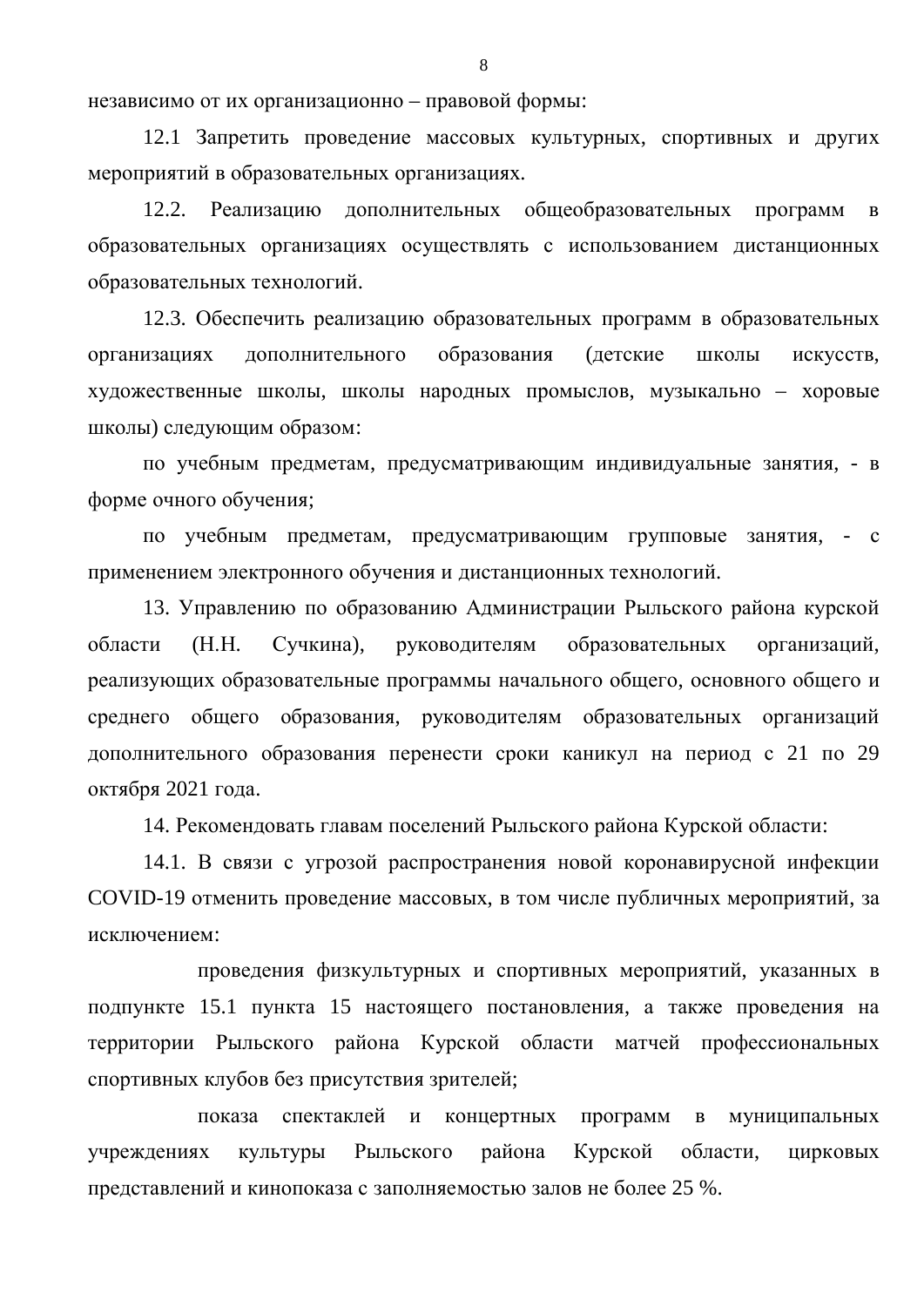Проведение мероприятий, указанных в настоящем пункте, осуществлять с соблюдением рекомендаций Федеральной службы по надзору в сфере защиты прав потребителей и благополучия человека.

14.2. При организации режима труда руководствоваться Методическими рекомендациями по режиму труда органов государственной власти, органов местного самоуправления и организаций с участием государства, разработанными Министерством труда и социальной защиты Российской Федерации.

14.3. Постоянно осуществлять среди населения Рыльского района Курской области разъяснительную работу по вопросу соблюдения режима самоизоляции лиц в возрасте старше 60 лет, а также граждан, имеющих заболевания, указанные в приложении №1 к распоряжению Губернатора Курской области от 10.03.2020 №60рг «О введении режима повышенной готовности».

15. Отделу молодежи, ФК и спорта Администрации Рыльского района Курской области (Н.А.Брехова) приостановить:

15.1. Проведение на территории Рыльского района Курской области физкультурных мероприятий и спортивных соревнований, включенных в Календарный план физкультурных мероприятий и спортивных мероприятий Рыльского района Курской области на 2021 год, а также физкультурных мероприятий и спортивных соревнований, проводимых региональными спортивными федерациями, физкультурно-спортивными организациями, на открытом воздухе для лиц младше 14 лет, в закрытых помещениях - для лиц младше 16 лет.

Спортивные соревнования проводить в отсутствие зрителей. Участие спортсменов из других субъектов Российской Федерации в спортивных соревнованиях, проводимых на территории Рыльского района Курской области, допускается при обязательном наличии отрицательного результата теста на COVID-19, полученного не ранее чем за 72 часа до начала мероприятия.

15.2. Деятельность объектов спорта всех форм собственности, за исключением открытых объектов спорта и спортивных сооружений, предназначенных для занятий физической культурой и спортом на улице, объектов спорта, используемых для реализации программ спортивной подготовки для лиц, проходящих спортивную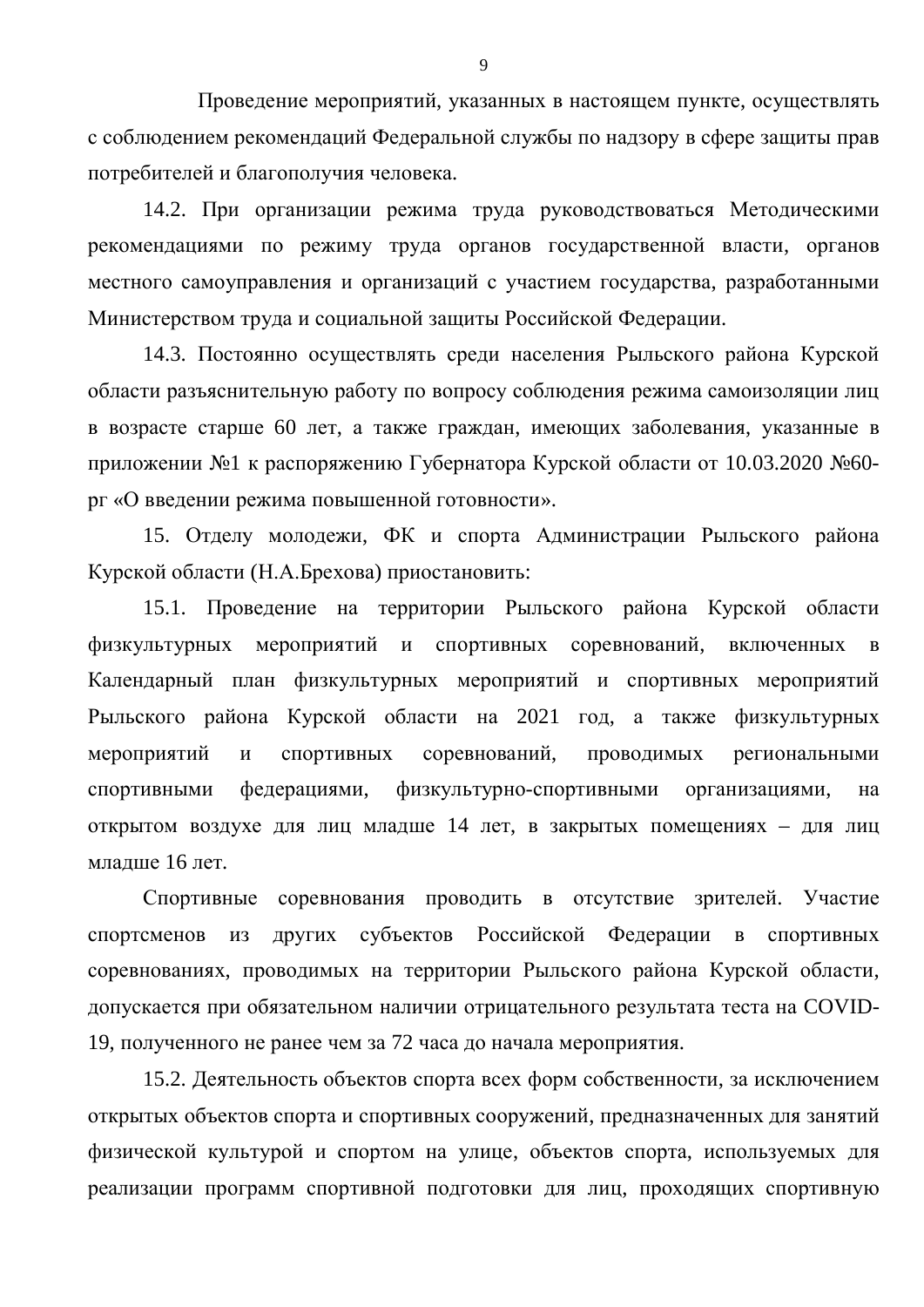подготовку, объектов спорта, используемых для проведения спортивных соревнований, указанных в подпункте 15.1 настоящего пункта, выполнения испытаний (тестов) Всероссийского физкультурно-спортивного комплекса "Готов к труду и обороне", а также объектов спорта (спортивных сооружений) используемых фитнес-клубами, иными физкультурно-спортивными организациями при условии их загрузки не более чем на 25% от елиновременной пропускной способности с учетом рекомендаций Федеральной службы по надзору в сфере защиты прав потребителей и благополучия человека по организации работы спортивных организаций в условиях сохранения рисков распространения COVID-19.

15.3. При отборе на соревнования взрослых спортсменов, тренеров, лиц, сопровождающих команды, а также судей отдавать предпочтение указанным лицам из числа переболевших новой коронавирусной инфекцией, имеющих уровень антител в значениях, подтверждающих наличие иммунитета, и вакцинированных против новой коронавирусной инфекции.

16. Временно приостановить предоставление муниципальных услуг и государственных услуг в рамках реализации переданных государственных полномочий (далее - услуги) в помещениях органов местного самоуправления Рыльского района Курской области и муниципальных учреждений Рыльского района Курской области, за исключением услуг, предоставление которых может осуществляться исключительно в указанных помещениях, при условии обеспечения предварительной записи граждан. При этом услуги, предоставление которых возможно в электронном виде, предоставляются исключительно в электронном виде.

17. Рекомендовать гражданам использовать защитные гигиенические перчатки при посещении мест приобретения товаров, работ, услуг, реализация которых не ограничена в соответствии с распоряжением Губернатора Курской области от 10.03.2020 № 60-рг "О введении режима повышенной готовности", а также при совершении поездок на общественном транспорте, включая легковое такси.

18. Рекомендовать гражданам:

воздержаться от туристических поездок в зарубежные страны;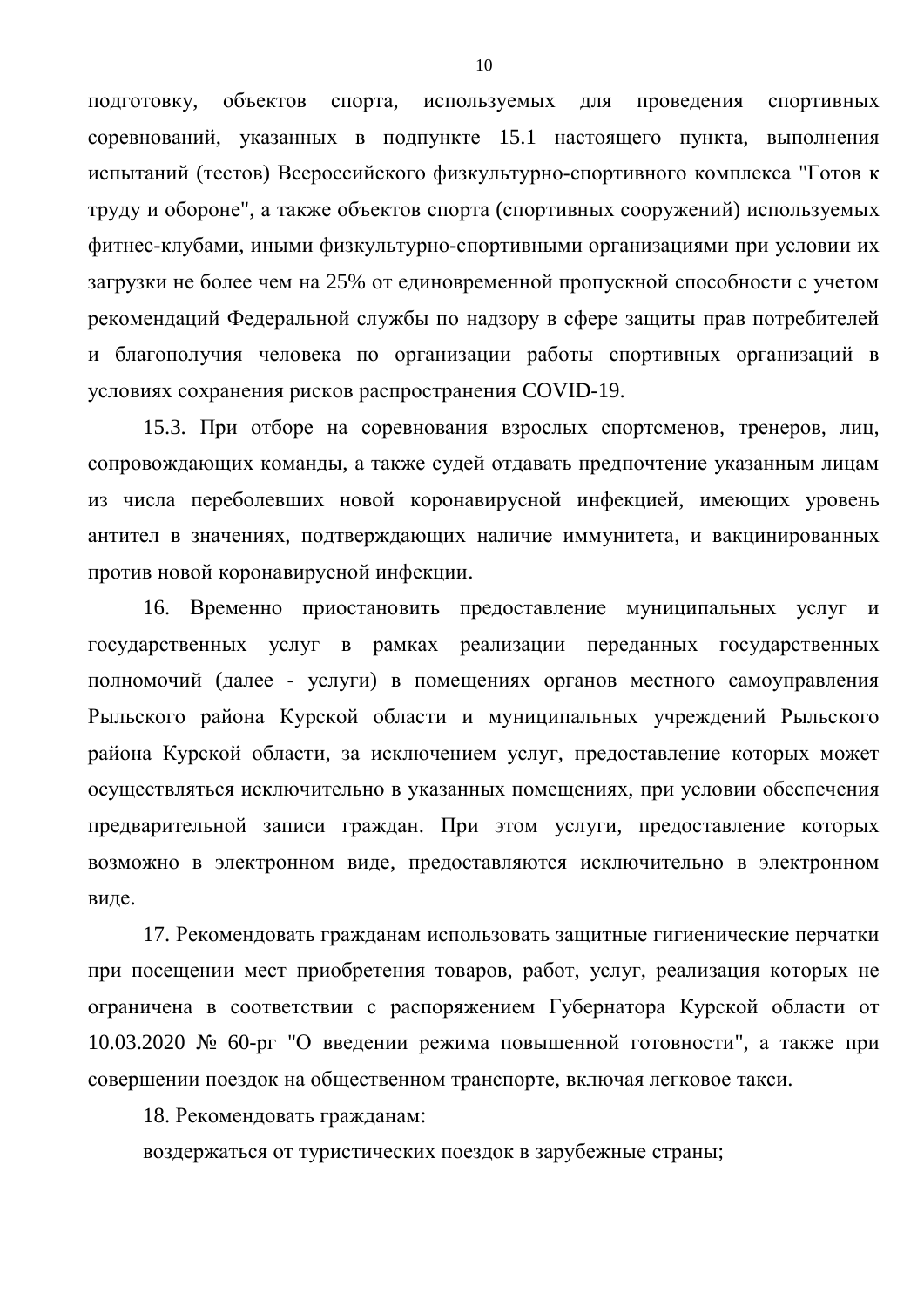обеспечить соблюдение мер санитарно-эпидемиологической безопасности при посещении религиозных организаций и кладбищ.

19. Обязать:

19.1. Граждан соблюдать дистанцию до других граждан не менее 1,5 метра (социальное дистанцирование), в том числе в общественных местах и общественном транспорте, за исключением случаев оказания услуг по перевозке пассажиров и багажа пегковым такси

19.2. Граждан обеспечить ношение гигиенических масок для защиты органов дыхания (масок, респираторов, повязок) в местах массового пребывания людей, в общественном транспорте, такси, на парковках, в лифтах.

19.3. Органы местного самоуправления Рыльского района Курской области, организации и индивидуальных предпринимателей, а также иных лиц, деятельность которых связана с совместным пребыванием граждан, обеспечить соблюдение гражданами (в том числе работниками) социального дистанцирования, в том числе путем установления специального режима допуска в здания, строения, сооружения (помещениях в них) и нахождения в них, на соответствующей территории (включая прилегающую территорию).

19.4. Организации и индивидуальных предпринимателей, деятельность которых связана с совместным пребыванием граждан, в том числе реализующих товары, выполняющих работы, оказывающих услуги, не допускать в используемые для осуществления их деятельности здания, строения, сооружения (помещения в них) граждан без средств индивидуальной защиты органов дыхания (повязок, масок, респираторов) и обеспечить контроль за их использованием гражданами (в том числе работниками).

19.5. Организации, индивидуальных предпринимателей, граждан не проводить массовые мероприятия, за исключением мероприятий, указанных в подпункте 14.1 пункта 14 настоящего постановления.

20. Поручить руководителям структурных подразделений Администрации Рыльского района Курской области и рекомендовать органам местного самоуправления Рыльского района Курской области осуществлять в пределах своих полномочий контроль за соблюдением ограничений, установленных пунктами 2 –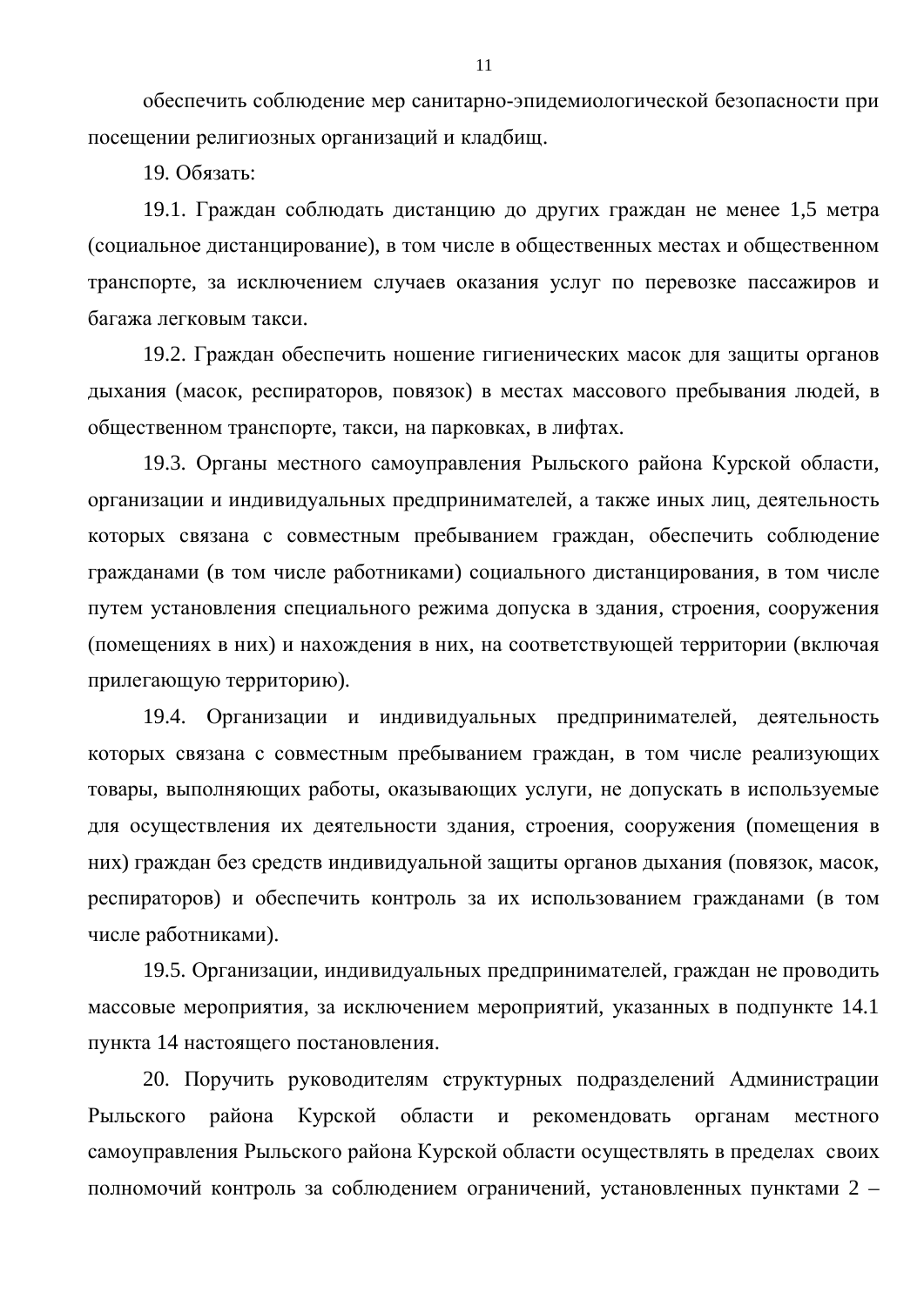4.1 настоящего постановления.

21. Заместителю Главы Администрации Рыльского района Курской области Ю.М. Князеву:

- организовать через средства массовой информации разъяснительную работу о мероприятиях на территории Рыльского района Курской области в рамках режима повышенной готовности среди населения Рыльского района Курской области;

во взаимодействии с Территориальным отделом Управления Роспотребнадзора по Курской области в Льговском, Курчатовском, Конышевском, Рыльском, Глушковском, Кореневском районах (по согласованию) обеспечить контроль за соблюдением Требований к организации деятельности организаций и индивидуальных предпринимателей, осуществляемой в условиях режима повышенной готовности (приложение № 2 к распоряжению Губернатора Курской области от 10.03.2020 № 60-рг "О введении режима повышенной готовности").

22. Контроль за исполнением настоящего постановления оставляю за собой.

23. Постановление вступает в силу после его официального опубликования в установленном порядке.».

2. Постановление вступает в силу после его официального опубликования в установленном порядке.

Глава Рыльского района Курской области **МА.В.Лисман**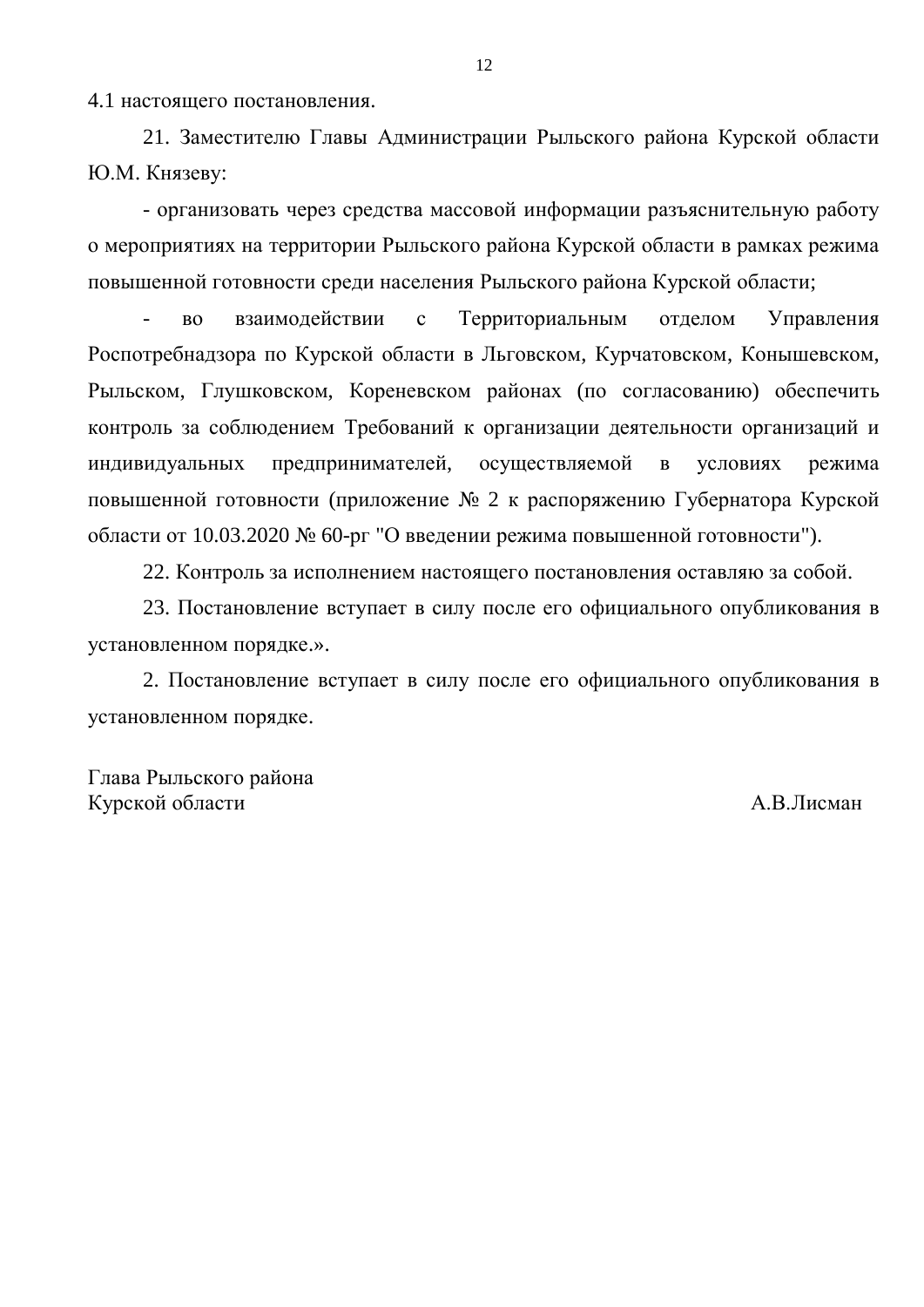### УТВЕРЖДЕН

постановлением Администрации Рыльского района Курской области or 19.03.2020 № 198 (в редакции постановления Администрации Рыльского района Курской области  $\overline{S_1}$   $\underline{S_2}$   $\underline{S_3}$   $\underline{S_4}$   $\underline{S_5}$   $\underline{S_6}$   $\underline{S_7}$   $\underline{S_8}$   $\underline{S_9}$   $\underline{S_1}$   $\underline{S_2}$   $\underline{S_3}$   $\underline{S_4}$   $\underline{S_5}$   $\underline{S_6}$   $\underline{S_7}$   $\underline{S_8}$   $\underline{S_7}$   $\underline{S_8}$   $\underline{S_7}$ 

### **COCTAB**

### **ыеративного штаба по предупреждению завоза и распространения на** территории Рыльского района Курской области нового типа коронавируса

| Лисман Андрей Владимирович      | Глава Рыльского района Курской области<br>(председатель штаба)                                                                                                                                                             |
|---------------------------------|----------------------------------------------------------------------------------------------------------------------------------------------------------------------------------------------------------------------------|
| Колоусов Павел Егорович         | первый заместитель Главы Администрации<br>$\qquad \qquad -$<br>Рыльского района<br>Курской<br>области                                                                                                                      |
| Князев Юрий Михайлович          | (заместитель председателя штаба)<br>заместитель Главы Администрации Рыльского<br>$\qquad \qquad -$<br>района<br>Курской области (заместитель<br>председателя штаба)                                                        |
| Чемодурова Ольга Владимировна   | заместитель Главы Администрации Рыльского<br>$\overline{a}$<br>района Курской области                                                                                                                                      |
| Лунева Снежанна Владимировна    | заместитель Главы Администрации Рыльского<br>района Курской области                                                                                                                                                        |
| Апенкин Михаил Владимирович     | начальник<br>управления<br>социального<br>обеспечения Администрации Рыльского<br>района Курской области                                                                                                                    |
| Сучкина Наталья Николаевна      | начальник управления<br>по образованию<br>$\qquad \qquad -$<br>Администрации Рыльского района Курской<br>области                                                                                                           |
| Шилин Юрий Александрович        | начальник отдела ГО и ЧС Администрации<br>Рыльского района Курской области                                                                                                                                                 |
| Касымова Марина Витальевна      | начальник управления<br>культуры<br>Администрации Рыльского района Курской<br>области                                                                                                                                      |
| Жмарева Вера Николаевна         | старший специалист 1<br>разряда<br>Территориального отдела Управления<br>Роспотребнадзора по Курской области в<br>Льговском, Курчатовском, Конышевском,<br>Рыльском, Глушковском, Кореневском районах<br>(по согласованию) |
| Конорева Галина Ивановна        | главный врач ОБУЗ «Рыльская центральная<br>районная больница» (по согласованию)                                                                                                                                            |
| Галоян Сурен Мамеевич           | начальник МО МВД России «Рыльский» по<br>Курской области (по согласованию)                                                                                                                                                 |
| Аксенов Владимир Анатольевич    | начальник отдела (пограничной комендатуры)<br>в г. Рыльске Пограничного управления ФСБ<br>России по Курской области (по согласованию)                                                                                      |
| Кириченко Владимир Валентинович | начальник Таможенного поста МАПП Крупец                                                                                                                                                                                    |